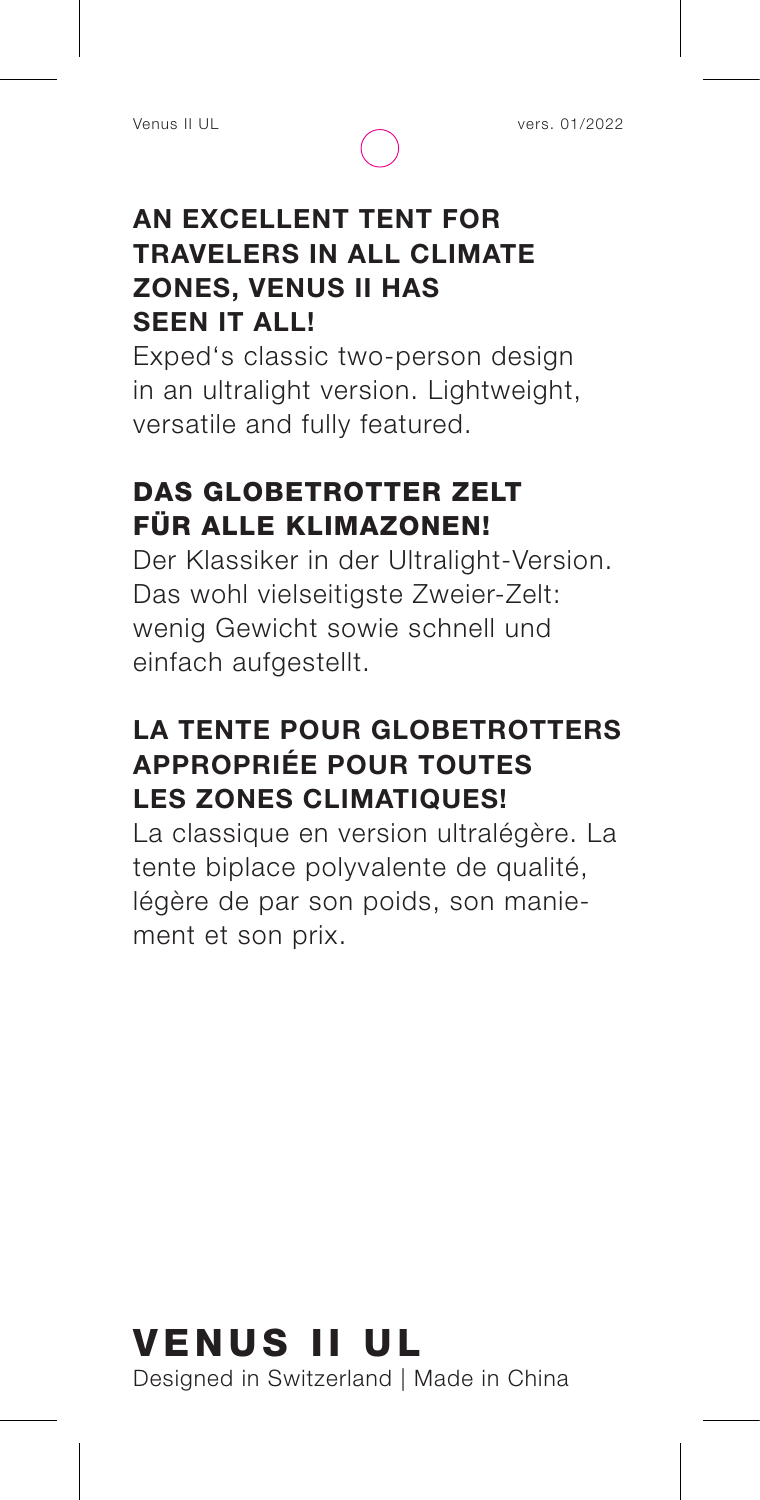

Developed for moderate to hot climates; ideal for travel, backpacking and camping. g. All our 3-season tents feature canopies of two thirds mesh and can be used as freestanding bug shelters.

Kreiert für gemässigte und heisse Klimazonen eignen sich diese Zelte zum Reisen, Weitwandern oder für Camping. Alle unsere Innenzelte der 3-Saison-Kategorie bestehen zu einem Teil aus luftigem, feinmaschigem Mesh-Stoff. Dadurch kann das Innenzelt bestens als Moskitonetz genutzt werden.

Conçues pour les zones climatiques tempérées et chaudes, ces tentes sont appropriées pour les voyages, les longues randonnées ou le camping. Toutes nos tentes intérieures de la catégorie trois saisons sont composées de deux tiers de tissu à mailles fines et aérées. Cela signifie que la tente intérieure peut également être utilisée comme moustiquaire autoportante.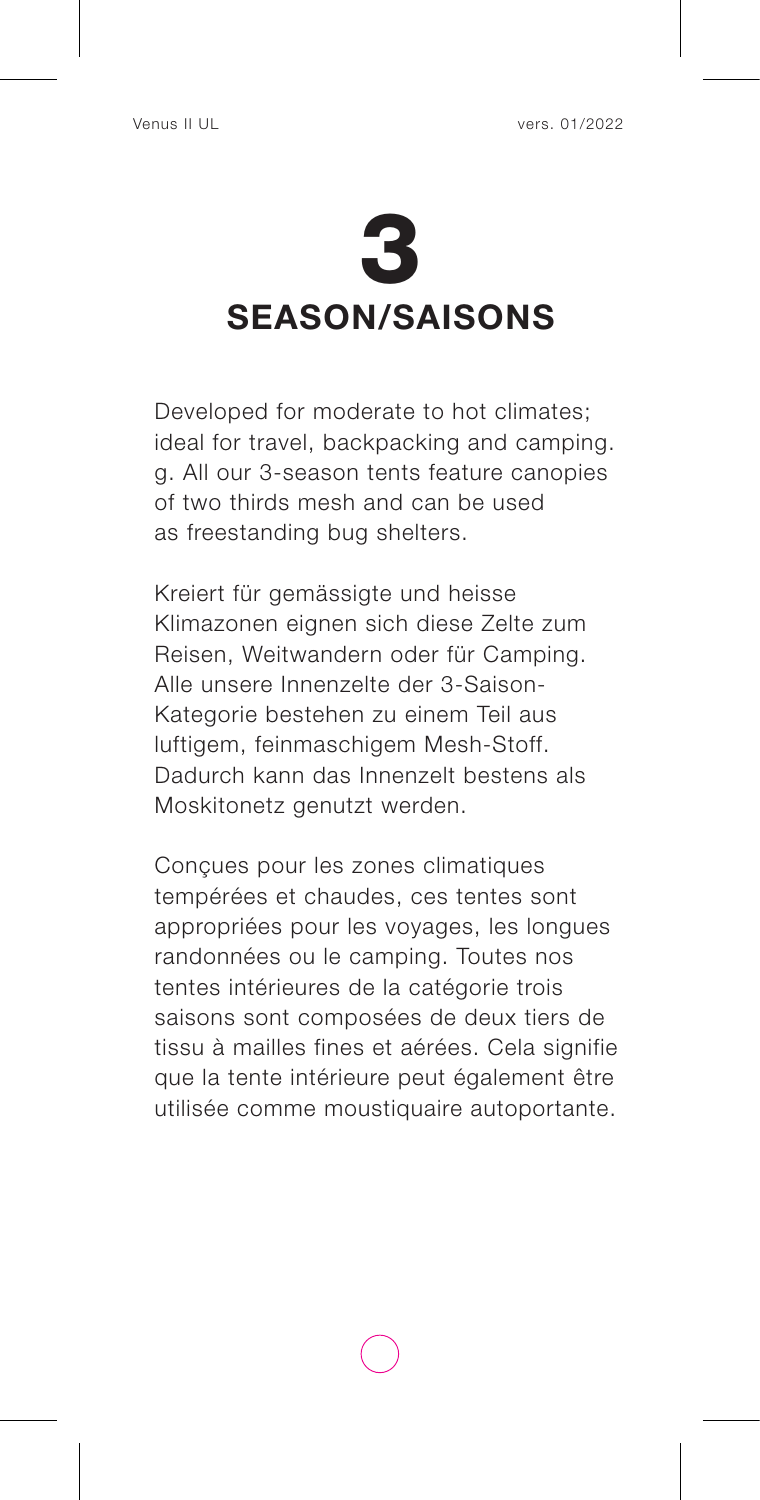



**1** Windward side (dark green loops) Wind-Seite (dunkelgrüne Schnüre) Côté au vent (tendeurs vert)



**2** Leeward side (orange loops) Windabgewandte Seite (orange Schnüre) Côté abrité (tendeurs orange)

- 
- **3** 2 large vestibules
	- 2 grosszügige windgeschützte Apsiden
	- 2 vastes absides



**4** Pre-attached Dyneema-core guylines Vormontierte Dyneema-Abspann-Leinen Tendeurs Dyneema prémontés



**5** Pole repair tube Reparaturhülsen Douilles de réparation



**6** Mesh canopy roof Mesh im oberen Teil des Innenzelts Toit de la tente intérieure en moustiquaire

# **TREKKING/3-SEASON**

Category/Kategorie/Catégorie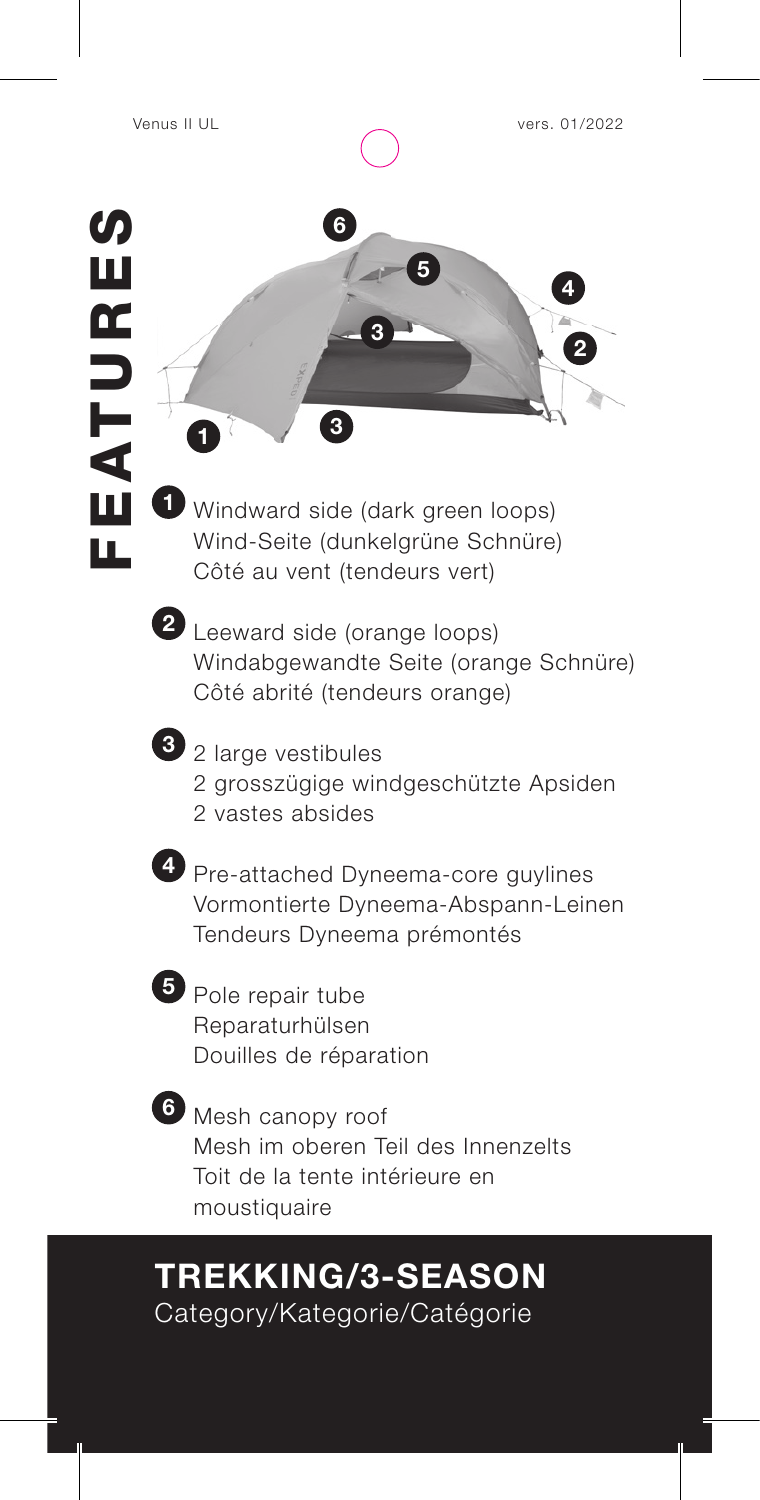



Virtually fee-standing structure Nahezu freistehendes Aussenzelt Double-toit quasi autoportant



Canopy set up option (mosquitonet) Innenzelt als Mosquitonetz verwendbar Tente intérieure seule (moustiquaire)



Construction: Exostructure Konstruktion: Aussenzeltgestänge Construction: Exosquelette



Canopy fits: 2 M or 2 LW mats Innenzelt passend: 2 M /2 LW-Matten Tente intérieure place pour 2 matelas M et 2 matelas LW

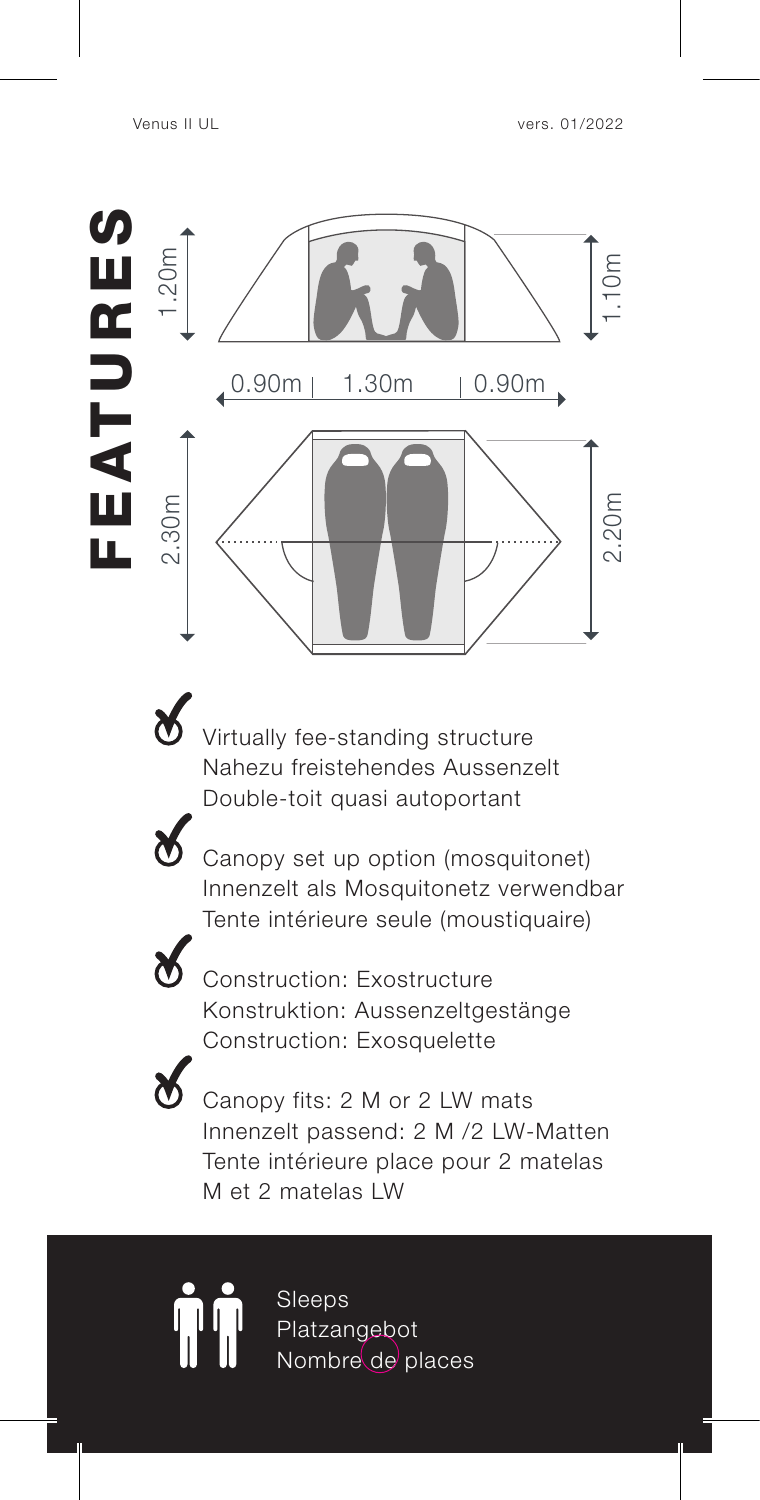FEATURES

一个人叫

ĹĹ

 $\boldsymbol{\omega}$ 

Щ OS<br>D

## $\bullet$   $\circ$

Light weight Leichtgewicht Poids plume

## $\bullet\bullet\bullet\bullet\circ$

Stormproof structure Sturmstarke Konstruktion Résistance à la tempête

## ....

Livable Space Raumkomfort Places

## .....



Ease of Setup Einfach aufzustellen Temps de montage

## $\bullet\bullet\bullet\circ\circ$



Insulation Isolation Isolation





Ventilation Luftzirkulation Ventilation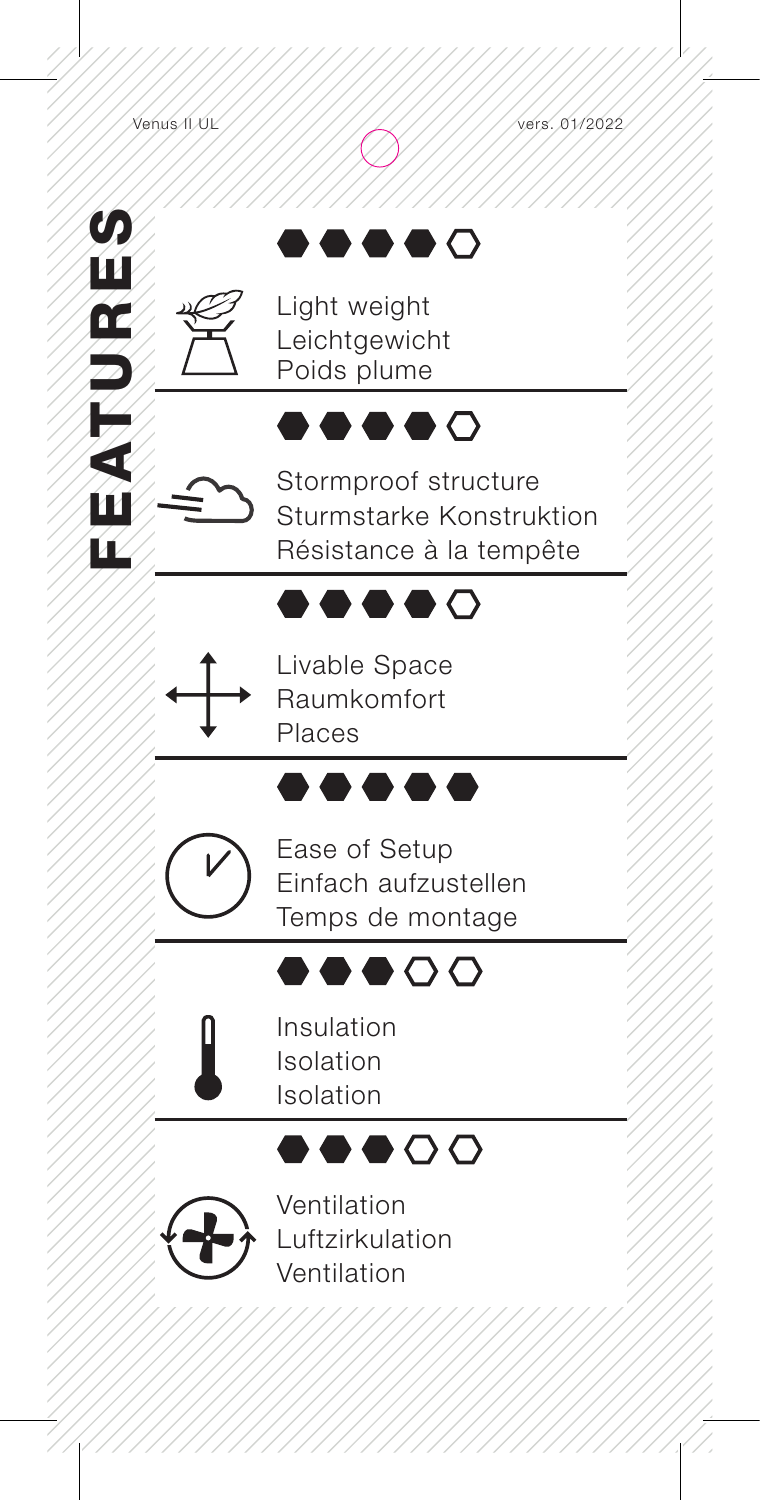$\n 1.90 kg / 4.20 lb\n$ **Minimum weight**  (incl. rain fly, canopy, poles) **Minimalgewicht** (Aussen- u. Innenzelt, Stangen) **Poids minimal**  (double-toit et tente intérieure, arceaux) Venus II UL<br> **FACTS Verse ACTS Verse ACTS**<br> **FACTS Verse ACTS Verse ACTS**<br> **FACTS Verse ACTS**<br> **FACTS Verse ACTS**<br> **FACTS**<br> **FACTS**<br> **FACTS**<br> **FACTS**<br> **FACTS**<br> **FACTS**<br> **FACTS**<br> **FACTS**<br> **FACTS**<br> **FACTS**<br> **FACTS**<br> **FACTS**<br>

# 2.20 kg / 4.85 lb

**Packaged weight** (incl. rain fly, canopy, poles incl. gear loft, stakes, guylines, packsacks, repair kit) **Vollgewicht** (Aussen- und Innenzelt, Stangen, Packsäcke, Heringe, Spannschnüre in Schnurbeuteln, Reparaturhülse, Reparaturstoffe, Gear Loft, RV-Ersatzschlitten) **Poids total** (double-toit et tente intérieure, arceaux, filet de suspension, sacs de rangement, sardines, tendeurs dans leur sacoche, douilles de réparation, tacons, curseurs de fermeture éclair de rechange, filet de rangement)

# 42 x 15 cm / 6 x 16"

Packed / Packmass / Encombrement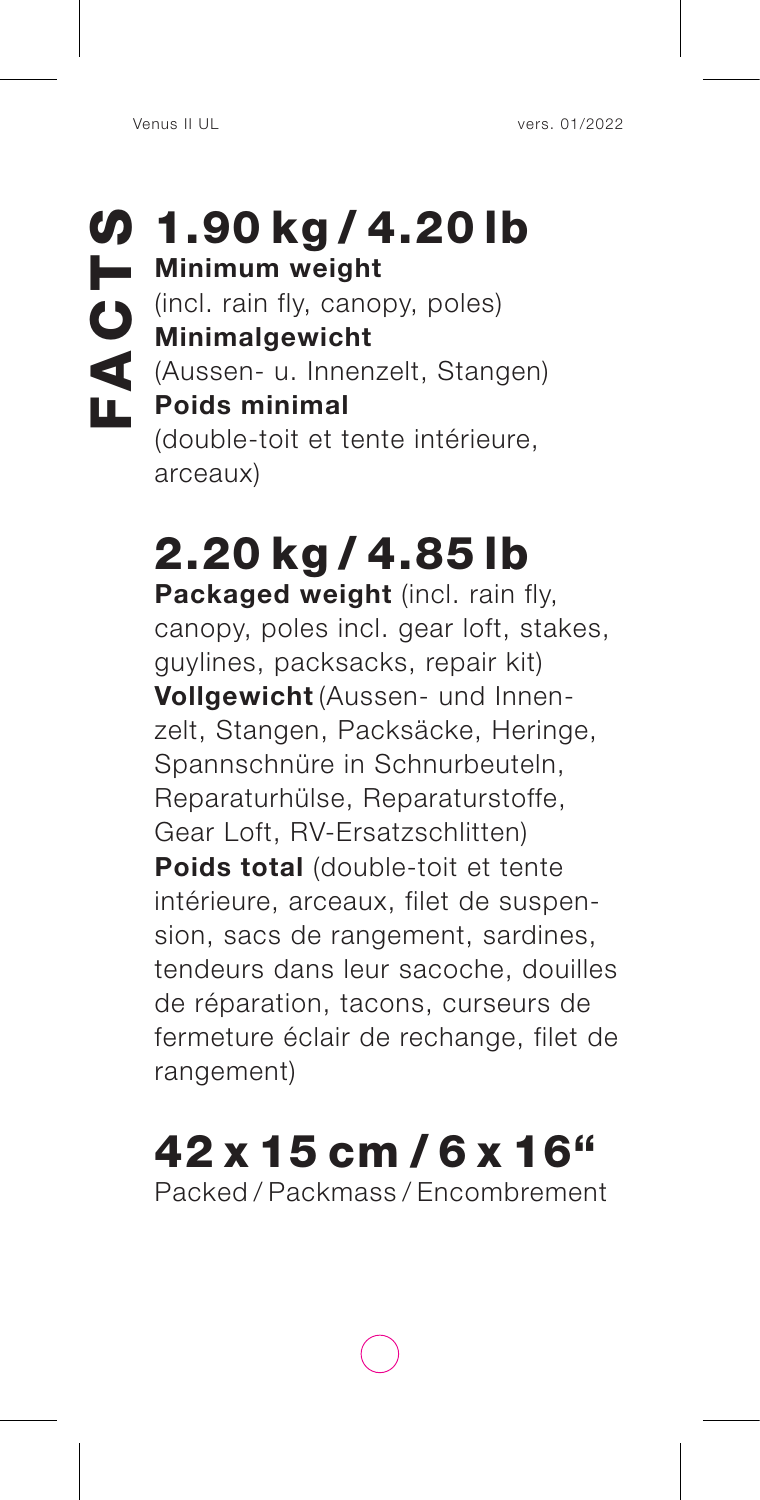**Note:** Specifications may change. For the most up-to-date product information, please visit our website at **www.exped.com**.

**Achtung:** Bei den hier aufgeführten Spezifikationen kann es im Vergleich zu den Zahlen auf **www.exped.com**  zu Unterschieden kommen.

**Attention:** il peut y avoir des différences dans les spécifications énumérées ici par rapport aux chiffres figurant sur le site **www.exped.com**.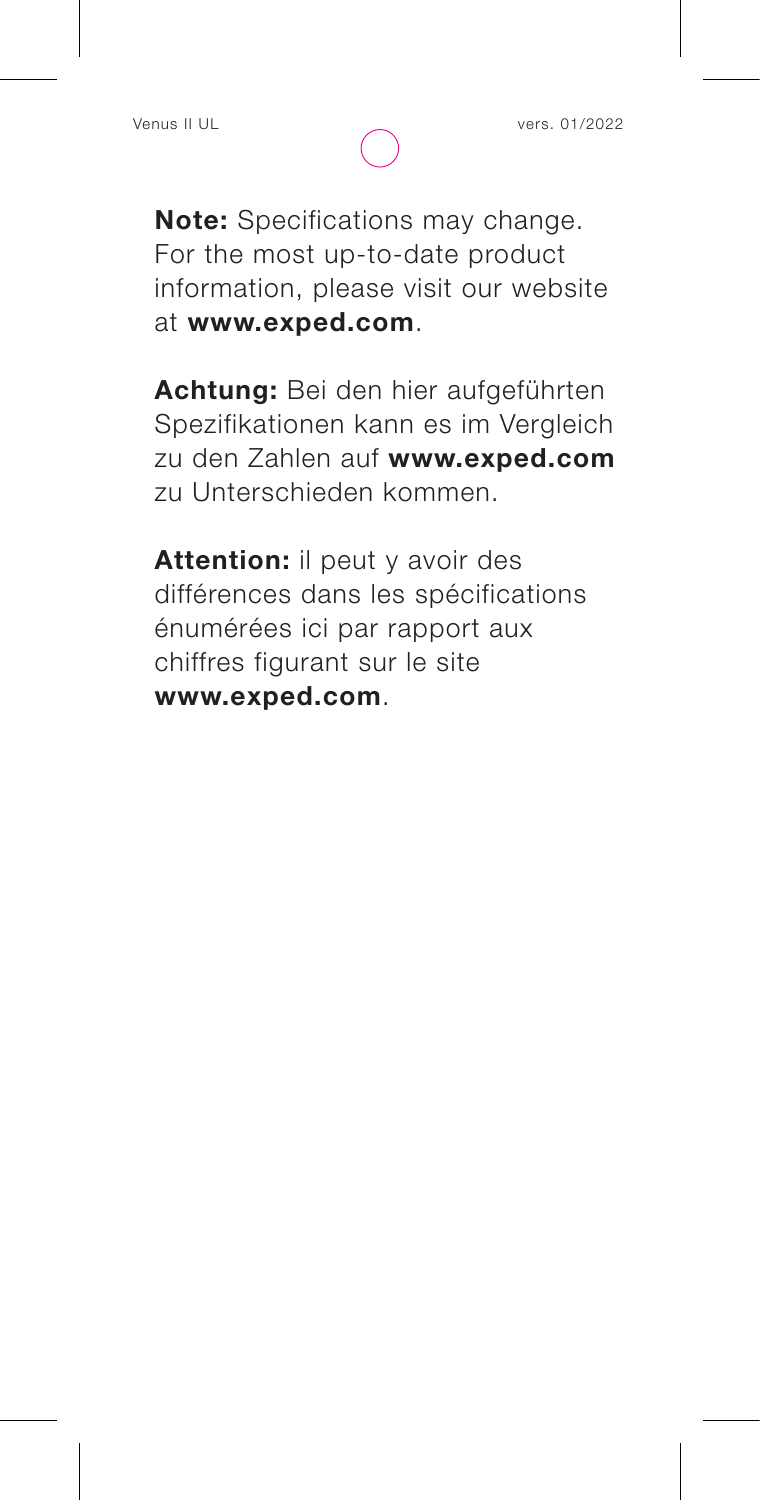**EN Rainfly** 15 D ripstop nylon\*, silicone-/PU coated, factory seam taped 1'500 mm water column, Oeko Tex® 100 certified, PFC-free **Canopy** 15 D ripstop nylon\* 20 D No-See-Um mosquito mesh nylon\*, 1'500 mesh/square inch, Oeko Tex® 100 certified **Floor** 40 D ripstop nylon\*, laminated, factory seam taped, 10'000 mm water column, Oeko Tex® 100 certified, PFC-free **Poles** DAC Featherlite NFL 9.3 mm TH72M Aluminium, DAC Featherlite NSL 10.25 mm TH72M Aluminium Venus II UL<br> **EN**<br> **Rainfly** 15 D ripstop nylon\*, silico-<br>
ne-/PU coated, factory seam taped<br>
1'500 mm water column, Oeko Tex®<br>
100 certified, PFC-free<br> **Canopy** 15 D ripstop nylon\*<br>
20 D No-See-Um mosquito mesh<br>
nylon\*, 1

### green anodizing

### **DE**

**Aussenzelt** 15 D Ripstop-Nylon\*, Silikon-/PU beschichtet, nahtbandverschweisst, 1'500 mm Wassersäule, Oeko-Tex® 100 zertifiziert, PFC-frei **Innenzelt** 15 D Ripstop-Nylon\*, 20 D No-See-Um Moskitonetz-Nylon\*, 1'500 mesh/square inch, Oeko-Tex® 100 zertifiziert **Boden** 40 D Ripstop-Nylon, laminiert, nahtbandverschweisst 10'000 mm Wassersäule, Oeko-Tex® 100 zertifiziert, PFC-frei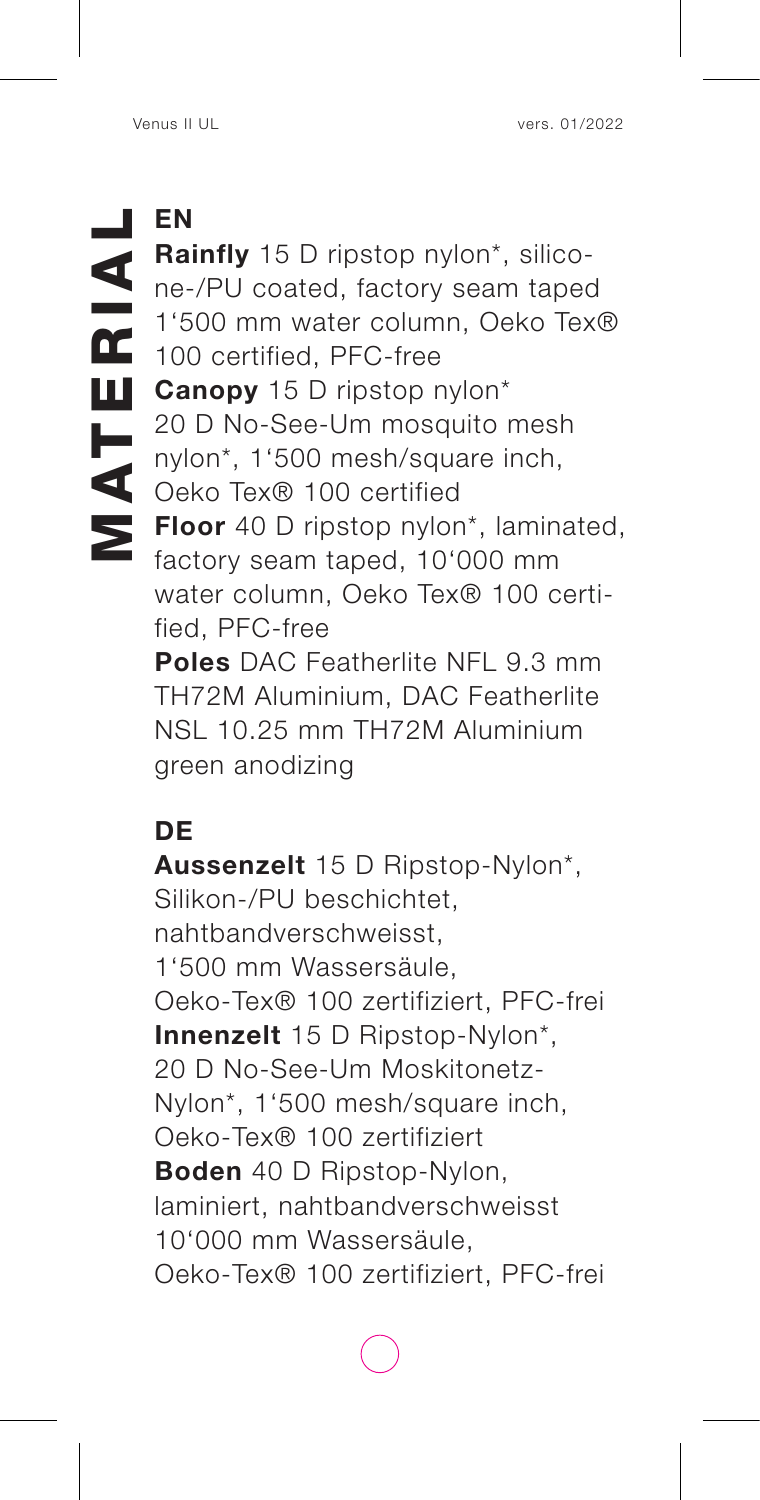**Gestänge** DAC Featherlite NSL 9<br> **MATERICAL SCRIPT SETTER**<br> **FR**<br> **MATERIAL SCRIPT SETTER DESCRIPT SOFT SETTER ORDER 1500 mm colonne d'eau,<br>
Oeko-Tex® 100 certifié, sans PFC<br>
<b>Tente intérieure** 15 D ripstop<br>
Math Nulon\* 1 mm TH72M, green anodizing **FR Double-toit** 15 D ripstop nylon\*, enduit silicone/PU, coutures soudées 1500 mm colonne d'eau,

Oeko-Tex® 100 certifié, sans PFC **Tente intérieure** 15 D ripstop nylon\*20 D No-See-Um Moskito Mesh Nylon\*, 1500 mesh/square inch, Oeko-Tex® 100 certifié **Tapis de sol** 40 D ripstop nylon, laminée, coutures soudées 10000 mm colonne d'eau, Oeko-Tex® 100 certifié, PFC-free **Arceaux** DAC Featherlite NSL 9 mm TH72M Aluminium, DAC Featherlite NSL 10.25 mm TH72M Aluminium green anodizing

\*free from flame retardants \*komplett frei von Flammschutz \*sans retardateurs de flamme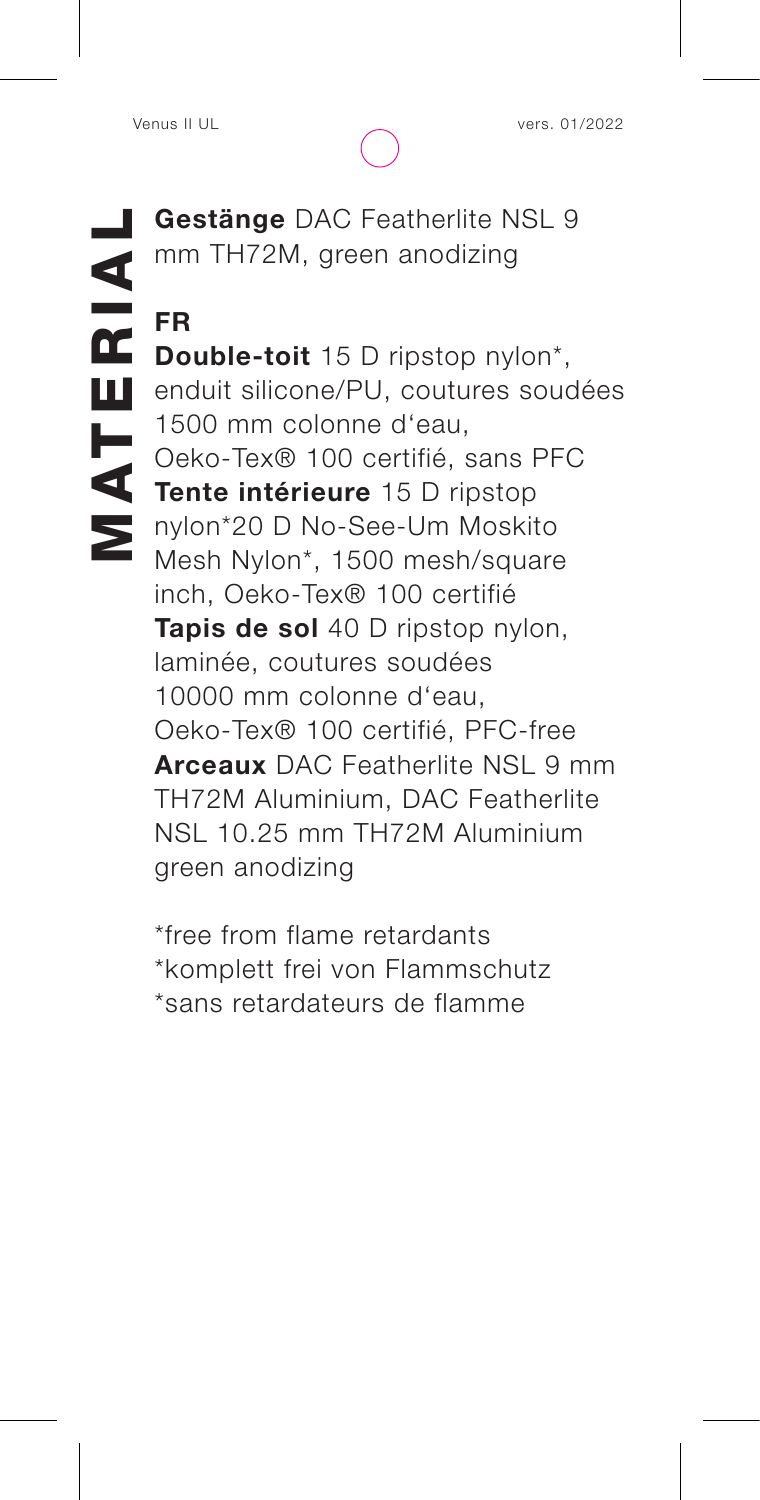pre-mounted canopy and rainfly; accessories (3 tent poles, pegs, spare zipper slider, repair tube, spare pole segment, guylines, fabric patches; packsack

## **DE**

Gekoppeltes Innen- und Aussenzelt; Zubehör (3 Zeltstangen, Heringe, Reissverschluss-Schlitten, Reparaturhülse, Ersatzstangenseg ment, zusätzliche Abspannschnüre, Zeltstoffteile); Zelttasche

### **FR**

Tente intérieure et extérieure couplées; accessoires (3 arceaux, sardines, curseurs de fermeture éclair, douilles de répara tion, segment d'arceau de rechange), tendeurs, tacons en tissu de tente); sac de rangement pour la tente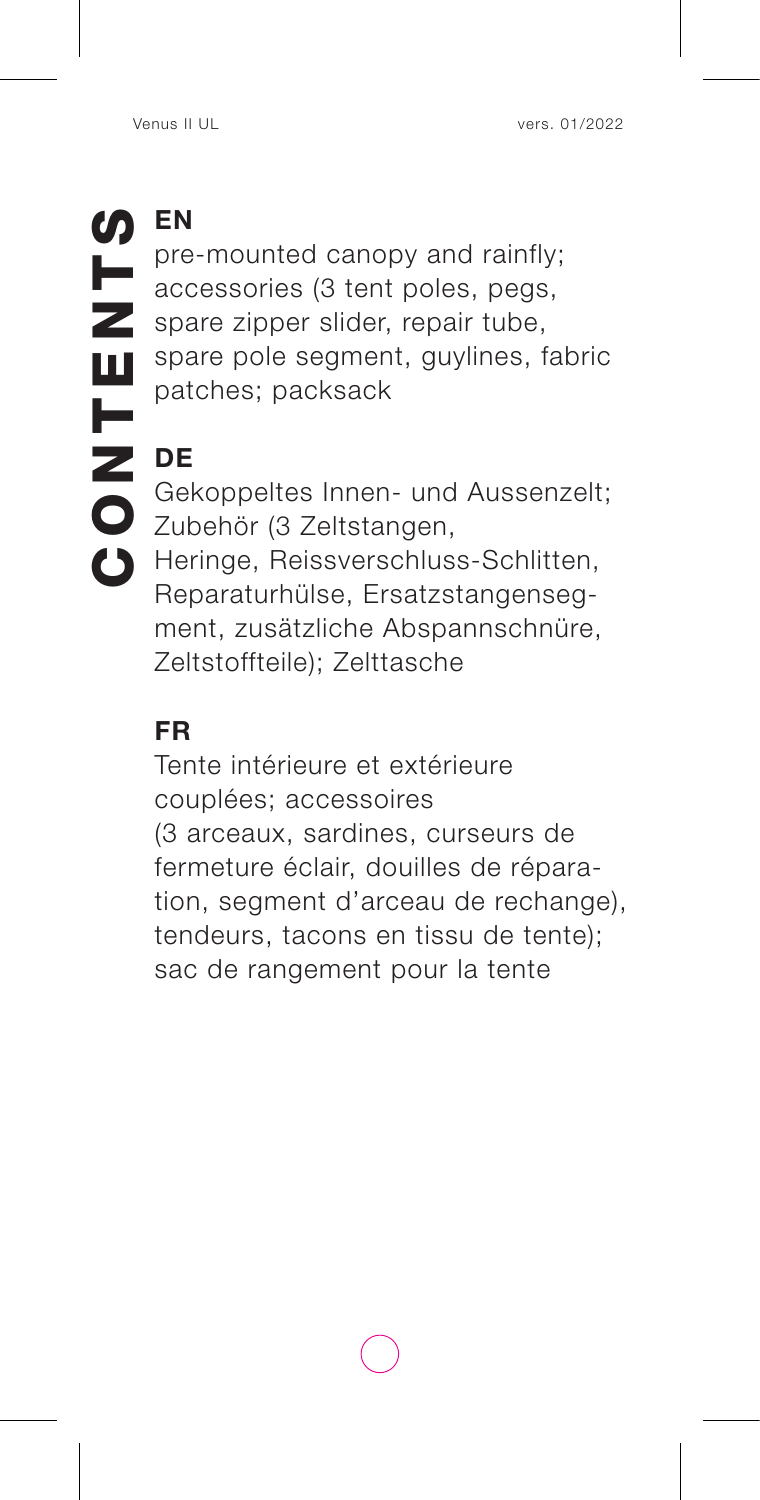# 100%

...climate neutral by 2024. This is a bold statement, but we're more than halfway there: 70% of our products are already climate neutral.

...klimaneutral bis 2024. Das sind grosse Ziele, aber wir sind auf bestem Weg: 70% unserer Produkte sind breits klimaneutral.

... neutres sur le plan climatique d'ici à 2024. Il s'agit là d'objectifs ambitieux, mais nous sommes en bonne voie: 70% de nos produits sont déjà neutres du point de vue du climat.

# 97%

...of our products use Oeko-Tex 100® or bluesign certified fabrics, buckles and zippers.

...unserer Produkte verwenden Oeko-Tex 100® oder bluesign zertifizierte Stoffe, Schnallen und Reissverschlüsse.

...de nos produits sont fabriqués avec des tissus, des boucles et des fermetures éclair certifiés Oeko-Tex 100® ou bluesign.